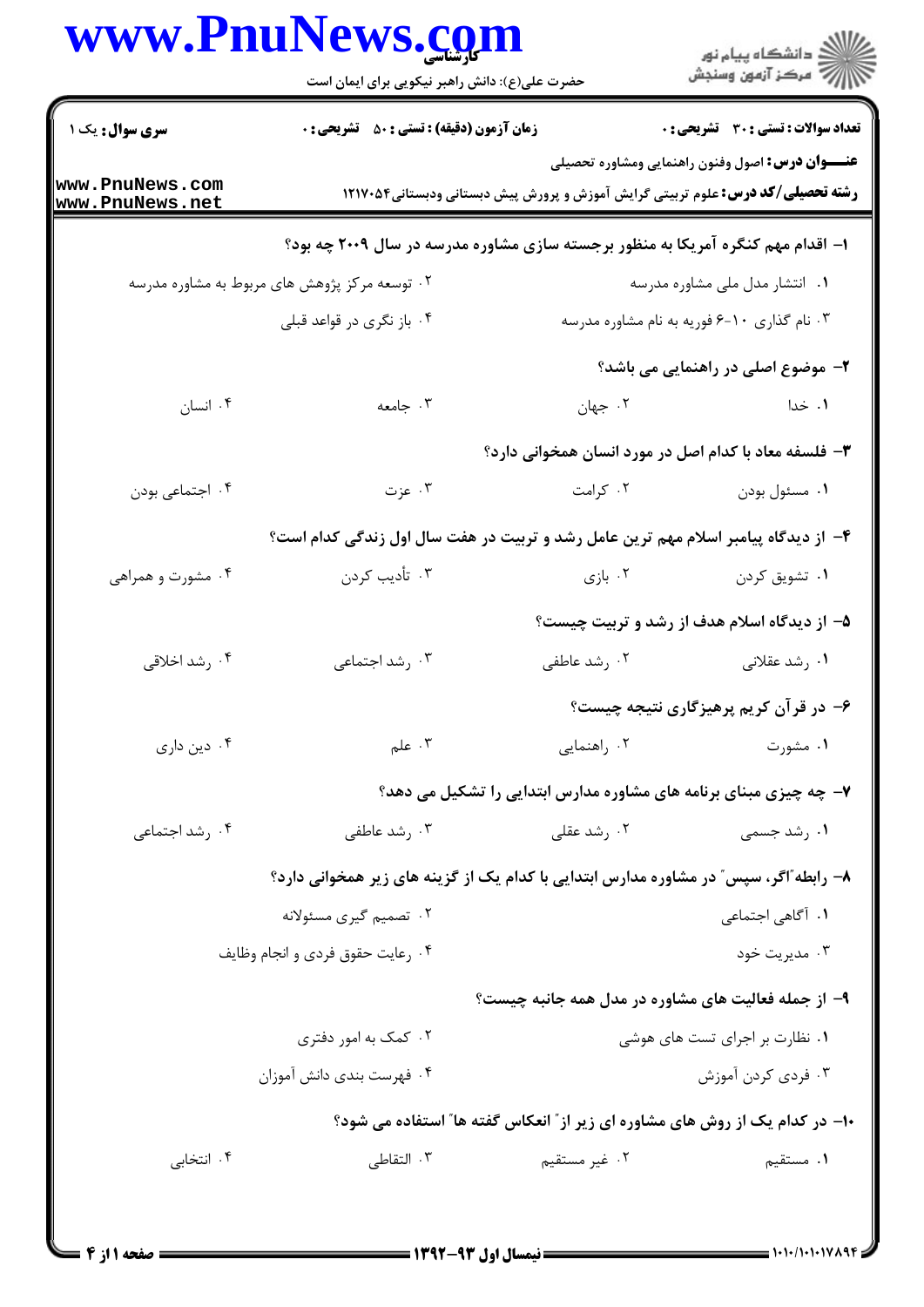| www.PnuNews.com                                                                                                    | حضرت علی(ع): دانش راهبر نیکویی برای ایمان است      |                                                                                                                  | ڪ دانشڪاه پيام نور<br>//> مرکز آزمون وسنجش                                                                                                        |
|--------------------------------------------------------------------------------------------------------------------|----------------------------------------------------|------------------------------------------------------------------------------------------------------------------|---------------------------------------------------------------------------------------------------------------------------------------------------|
| <b>سری سوال : ۱ ی</b> ک                                                                                            | <b>زمان آزمون (دقیقه) : تستی : 50 ٪ تشریحی : 0</b> |                                                                                                                  | تعداد سوالات : تستى : 30 قشريحى : 0                                                                                                               |
| www.PnuNews.com<br>www.PnuNews.net                                                                                 |                                                    |                                                                                                                  | <b>عنـــوان درس:</b> اصول وفنون راهنمایی ومشاوره تحصیلی<br><b>رشته تحصیلی/کد درس:</b> علوم تربیتی گرایش آموزش و پرورش پیش دبستانی ودبستانی1۲۱۷۰۵۴ |
|                                                                                                                    |                                                    |                                                                                                                  | 11- از مهم ترین منابع کسب اطلاع از شاگرد می باشد؟                                                                                                 |
| ۰۴ مصاحبه                                                                                                          | ۰۳ پرونده تحصیلی                                   | ٠٢ چک ليست                                                                                                       | ۰۱ پرسشنامه                                                                                                                                       |
|                                                                                                                    |                                                    | 12- به عقیده گلدشتاین انعطاف پذیری چگونه تعریف می شود؟                                                           |                                                                                                                                                   |
| ۰۴ وضعیت ذهنی                                                                                                      | ۰۳ وضعیت جسمی                                      | ۰۲ مرکز کنترل بیرونی                                                                                             | ۰۱ مرکز کنترل درونی                                                                                                                               |
|                                                                                                                    |                                                    | ۱۳– کدام یک از انواع داستان ها به دانش آموز کمک می کند تا توانایی های محیطی گذشته خود را در شرایط موجود فعال کند | و مشکلات فعلی خود را حل نماید؟                                                                                                                    |
|                                                                                                                    | ۰۲ داستان های حسی - حرکتی                          |                                                                                                                  | ۰۱ داستان های عینی                                                                                                                                |
|                                                                                                                    | ۰۴ داستان های دیالکتیکی                            |                                                                                                                  | ۰۳ داستان های انعکاسی                                                                                                                             |
|                                                                                                                    |                                                    | ۱۴- کدام یک از صاحب نظران، کار و پیشه را، انسان به اضافه طبیعت تعریف کرده است؟                                   |                                                                                                                                                   |
| ۰۴ میلتون                                                                                                          | ۰۳ پوپر                                            | ۰۲ مارکس                                                                                                         | ٠١ فرانسيس بيكن                                                                                                                                   |
|                                                                                                                    |                                                    | ۱۵– به عقیده هاپاک در پایان ترم قبل از فارغ التحصیل شدن در هر مقطع تحصیلی باید به دانش آموزان چه چیزی آموزش      | داده شود؟                                                                                                                                         |
|                                                                                                                    |                                                    | ۰۲ آموزش اجتماعی                                                                                                 | ۰۱ آموزش شغلی                                                                                                                                     |
|                                                                                                                    |                                                    | ۱۶– کدام گزینه مربوط به اصول کسب اطلاعات شغلی می باشد؟                                                           |                                                                                                                                                   |
|                                                                                                                    | ۰۲ ارائه پاداش                                     |                                                                                                                  | ٠١. تعيين اهداف                                                                                                                                   |
|                                                                                                                    | ۰۴ تصمیم گیری                                      |                                                                                                                  | ۰۳ پیش بینی فعالیت های لازم                                                                                                                       |
| ۱۷– آگاهانیدن، سازش دادن و ایجاد انگیزه" مربوط به کدام یک از گزینه های زیر در مورد اطلاعات شغلی و حرفه ای می باشد؟ |                                                    |                                                                                                                  |                                                                                                                                                   |
| ۰۴ طرح ریزی حرفه ای                                                                                                | ۰۳ اصول                                            | ۰۲ منابع کسب اطلاعات                                                                                             | <b>۱.</b> هدف ها                                                                                                                                  |
|                                                                                                                    |                                                    | ۱۸– به عقیده دانالد سوپر فعالیت هایی که از طریق آن فرد علایق واقعی خود را آشکار می کند، چه نوع رغبتی می باشد؟    |                                                                                                                                                   |
|                                                                                                                    | ۰۲ رغبت های آشکار                                  |                                                                                                                  | ۰۱ رغبت های اظهار شده                                                                                                                             |
|                                                                                                                    | ۰۴ رغبت های سیاهه شده                              |                                                                                                                  | ۰۳ رغبت های تست شده                                                                                                                               |
|                                                                                                                    |                                                    | ۱۹– افرادی که در رابطه با اطلاعات محیط اطراف خود به ″چه می تواند وجود داشته باشد″ فکر می کنند، دارای چه نوع تیپ  | شخصیتی هستند؟                                                                                                                                     |
| ۰۴ حسی                                                                                                             | ۰۳ شمی                                             | ۰۲ درون گرا                                                                                                      | ۰۱ برون گرا                                                                                                                                       |
| <b>۔ صفحه 2 از 4</b>                                                                                               |                                                    | ـــ نیمسال اول ۹۳-۱۳۹۲ ــ                                                                                        | = 1・1・/1・1・1789F                                                                                                                                  |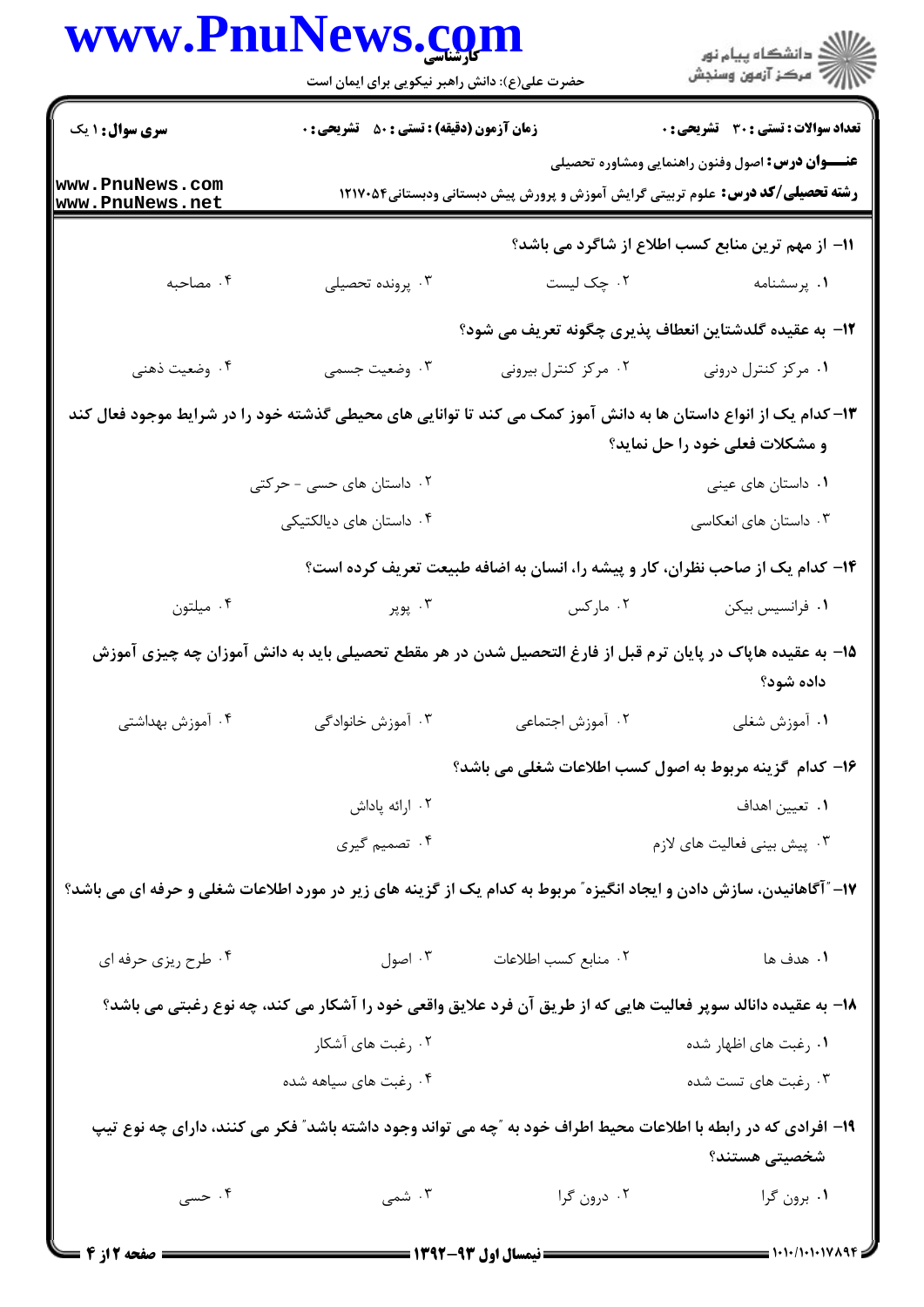|                                                                                                                   | www.PnuNews.com<br>حضرت علی(ع): دانش راهبر نیکویی برای ایمان است                                              |                                                                                        | ڪ دانشڪاه پيام نور<br>ر∕⊂ مرڪز آزمون وسنڊش              |
|-------------------------------------------------------------------------------------------------------------------|---------------------------------------------------------------------------------------------------------------|----------------------------------------------------------------------------------------|---------------------------------------------------------|
| <b>سری سوال : ۱ یک</b>                                                                                            | <b>زمان آزمون (دقیقه) : تستی : 50 ٪ تشریحی : 0</b>                                                            |                                                                                        | <b>تعداد سوالات : تستی : 30 ٪ تشریحی : 0</b>            |
| www.PnuNews.com<br>www.PnuNews.net                                                                                |                                                                                                               | <b>رشته تحصیلی/کد درس:</b> علوم تربیتی گرایش آموزش و پرورش پیش دبستانی ودبستانی1۲۱۷۰۵۴ | <b>عنـــوان درس:</b> اصول وفنون راهنمایی ومشاوره تحصیلی |
| +۲- در کدام یک از رویکردها، شغل در ارتباط با زندگی به طور کلی تعریف می شود و بخشی از معنای زندگی فرد را تشکیل می  |                                                                                                               |                                                                                        | دهد؟                                                    |
| ۰۴ نگرش ترکیبی                                                                                                    | ۰۳ نگرش تکاملی                                                                                                | ۰۲ ساختار گرایی                                                                        | ۰۱ مدل مکانیکی                                          |
|                                                                                                                   | <b>۲۱</b> - در طبقه بندی نظریه های شغلی پاتن و مک ماهان نظریه ّموقعیتی ّ در کدام تقسیم بندی زیر قرار می گیرد؟ |                                                                                        |                                                         |
|                                                                                                                   | ۰۲ مبتنی بر فرایند                                                                                            |                                                                                        | ۰۱ مبتنی بر محتوا                                       |
|                                                                                                                   | ۰۴ گسترش يافته                                                                                                |                                                                                        | ۰۳ مبتنی بر محتوا و فرایند                              |
|                                                                                                                   | ۲۲- چاتمن و بارسدو به منظور بررسی تطابق ضعیف بین فرد و سازمان،چه چیزی را مورد مطالعه قرار داده اند؟           |                                                                                        |                                                         |
|                                                                                                                   | ۰۲ فرهنگ جمع گرايان                                                                                           |                                                                                        | ۰۱ سازش                                                 |
|                                                                                                                   | ۰۴ رابطه بین فرهنگ، تطابق و تغییر                                                                             |                                                                                        | ۰۳ فرهنگ فرد گرايان                                     |
|                                                                                                                   | ۲۳- به عقیده کریستوف-براون به برداشت فرد از میزان تطابق موجود با محیط کارش چه می گویند؟                       |                                                                                        |                                                         |
| ۰۴ تغییر                                                                                                          | ۰۳ جامعه پذیری                                                                                                | ۰۲ تطابق ادراک شده                                                                     | ٠١. تطابق واقعي                                         |
|                                                                                                                   |                                                                                                               | <b>3۴</b> – به عقیده سوپر در انتخاب شغل از نتایج کدام عامل می باشد؟                    |                                                         |
| ۰۴ خود باوري                                                                                                      | ۰۳ تکامل و بلوغ شغلی                                                                                          | ۰۲ تحول شغلی                                                                           | ٠١. مقبوليت اجتماعي                                     |
|                                                                                                                   | ۲۵– افرادی که بین انتخاب های ایده آل و واقع گرایانه آن ها فاصله متوسط وجود دارد، کدام عامل نقش مقدم تر دارد؟  |                                                                                        |                                                         |
|                                                                                                                   | ۰۲ متغیر جنسیت                                                                                                |                                                                                        | ٠١. رغبت ها                                             |
|                                                                                                                   | ۰۴ سودمندی شغل                                                                                                |                                                                                        | ٠٣ جايكاه اجتماعى مشاغل                                 |
|                                                                                                                   |                                                                                                               | ۲۶- اولین شخصی که تاثیر شخصیت در انتخاب شغل را بررسی کرده، چه کسی است؟                 |                                                         |
| ۰۴ هاکت وبتز                                                                                                      | ۰۳ آلبرت بندورا                                                                                               | ۰۲ آنا رو                                                                              | ۰۱ مازلو و مورفی                                        |
|                                                                                                                   | ۲۷- کدام یک از سازه های زیر در نظریه شناختی اجتماعی مربوط به حوزه اجتماعی می شود؟                             |                                                                                        |                                                         |
| ۰۴ حمایت های محیطی                                                                                                | ۰۳ اهداف                                                                                                      | ۰۲ انتظار از نتایج                                                                     | ٠١. احساس كفايت                                         |
| ۲۸– در کدام یک از کارنامه های شغلی معمولاً عملکردها و سنوات استخدامی به همراه فهرستی از مؤسسات و کارفرمایان در آن |                                                                                                               |                                                                                        | نوشته می شود؟                                           |
| ۰۴ الكترونيكي                                                                                                     | ۰۳ ترکیبی                                                                                                     | ۰۲ زمانی                                                                               | ۰۱ کارگردی                                              |